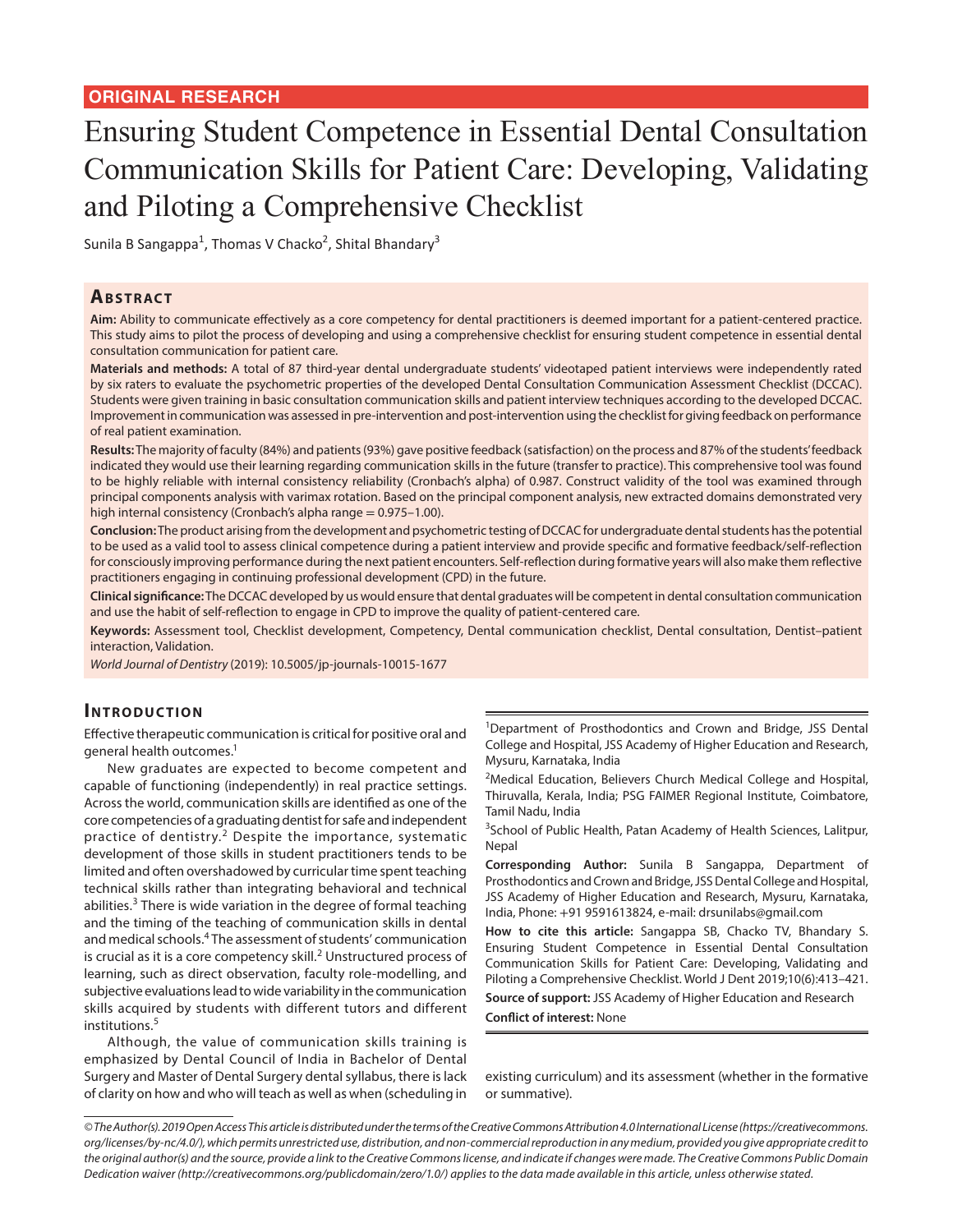Dental educators are also challenged to select a framework for skill development in order to implement a uniform model for teaching and assessment.<sup>6</sup> Because models of clinical dental communication are almost nonexistent, dental educators, and researchers have drawn upon practices seen in medical schools for models to be replicated, such as Macy model, Manitoba model and Calgary-Cambridge communication framework by Haak and coauthors.<sup>7</sup> Tools have been developed in which instructors observing patient care, $5-8$  standardized patients in simulations rate dental students' skills.<sup>9-12</sup> Although the medical model is often applied to the dental environment, they fail to acknowledge some of the communication skills unique to the dental context, such as anxiety and fear, especially with the mouth already open.

The dental consultation communication checklist (DCCC) by Theaker et al. although being reliable (high-interobserver agreement) did not demonstrate its effects across clinical applications.<sup>5</sup> The revised 2007 Patient Communication Assessment Instrument (PCAI), Student Communication Assessment Instrument (SCAI) new components demonstrated adequate outcomes in terms of validity and reliability compared with the original PCAI and SCAI while there are recommendations for future research to measure communication skills in different contexts.13 Therefore, the objective of this study was to pilot the process of developing and using a comprehensive checklist for ensuring student competence in essential dental consultation communication skills for patient care in the Indian context, getting it content validated by subject experts and psychometrically tested for construct validity and reliability.

### **MATERIALS AND METHODS**

This is an experimental (educational intervention) study. Ethical clearance was obtained from the Institutional Review Board. Methodology followed is depicted in Flowchart 1.

#### **Development of Tool**

Development of assessment/feedback tool involved a two-step process.14 (A) Development stage using judgment–quantification process. (B) An explorative qualitative approach stage using a focus group discussion among the faculty, postgraduates, and interns of the institution. The core competencies were identified through qualitative studies that helped broadly frame the instrument's constituent domains. This initial compendium version of Dental Consultation Communication Assessment Checklist (DCCAC)

#### **Flowchart 1:** Study methodology



consisted of 7 domains, 47 items, 1 global rating scale, and the behavioral cues.

#### **Checking for Content Validity**

A panel of five experts of the Department of Prosthodontics worked independently to evaluate the new comprehensive instrument for representativeness of items in content domain regarding the content relevance, clarity, and conciseness of each assessment item using a four-point rating scale to obtain content validity index  $(CVI) = 1.00$  with seven domains and 40 items (Tables 1 and 2).

### **Pilot Testing of the DCCAC to Check its Feasibility in Administering it and its Validity, Reliability Besides its Effectiveness and Usefulness as Perceived by its Users**

This was done with a cohort of 17 third-year first-term dental students fluent with English after informed consent. The subjects were mostly women ( $n = 12$ ; 70.58%) with an age range of 21-22 years. Encounters of students during two simulated patient interviews (Interns) were rated by two prosthodontists with 40 item dental consultation communication rating checklist involving 7 domains using a four-point scale.

#### **Process of Psychometric Testing**

A total of 87 third-year dental undergraduate students were recruited and rated by six raters to evaluate the newly developed DCCAC for the psychometric properties of the factor structure of the checklist during student–patient encounter communication that was videotaped, related to the procedure "fabrication of removable denture prosthesis."

#### **Inclusion of Seven Domains in the DCCAC**

Following a similar process of integration and content skills made by authors of Enhanced Calgary Cambridge guide, we incorporated in the DCCAC oral examination instead of physical examination as one of the key tasks that enables student learners to see the fit between oral examination and the communication tasks. The checklist also introduces two communication process domains, namely, building the relationship and structuring the interview to expand the total domains to seven domains to emphasize the communication components in the five tasks that are performed in sequence in dental interviews and the two communication process-related ones that occur as continuous threads throughout the interview. This helps learners conceptualize more accurately the communication process itself and the relationships among the various tasks that comprise it.<sup>14</sup>

# **RESULTS**

#### **Test for Content Validity**

The CVI and scale content validity index (S-CVI) were calculated. In the first round of content validity testing, seven items were eliminated due to low S-CVI < 0.78 and S-CVI that received universal agreement by experts that the items are rated 3 or 4 (clubbed together as "relevant") was  $S-CVI = 0.8636$ . Second round of content validation by experts of the revised tool with seven domains and 40 items resulted in  $CV = 1.00$  and for revised items the final S-CVI that received universal agreement by experts that the items are rated 3 or 4 was  $S-CVI = 1$ . Reviewing the items for content validity from 0.836 to 1 seven items that were dropped out were encourages the patients to express feelings;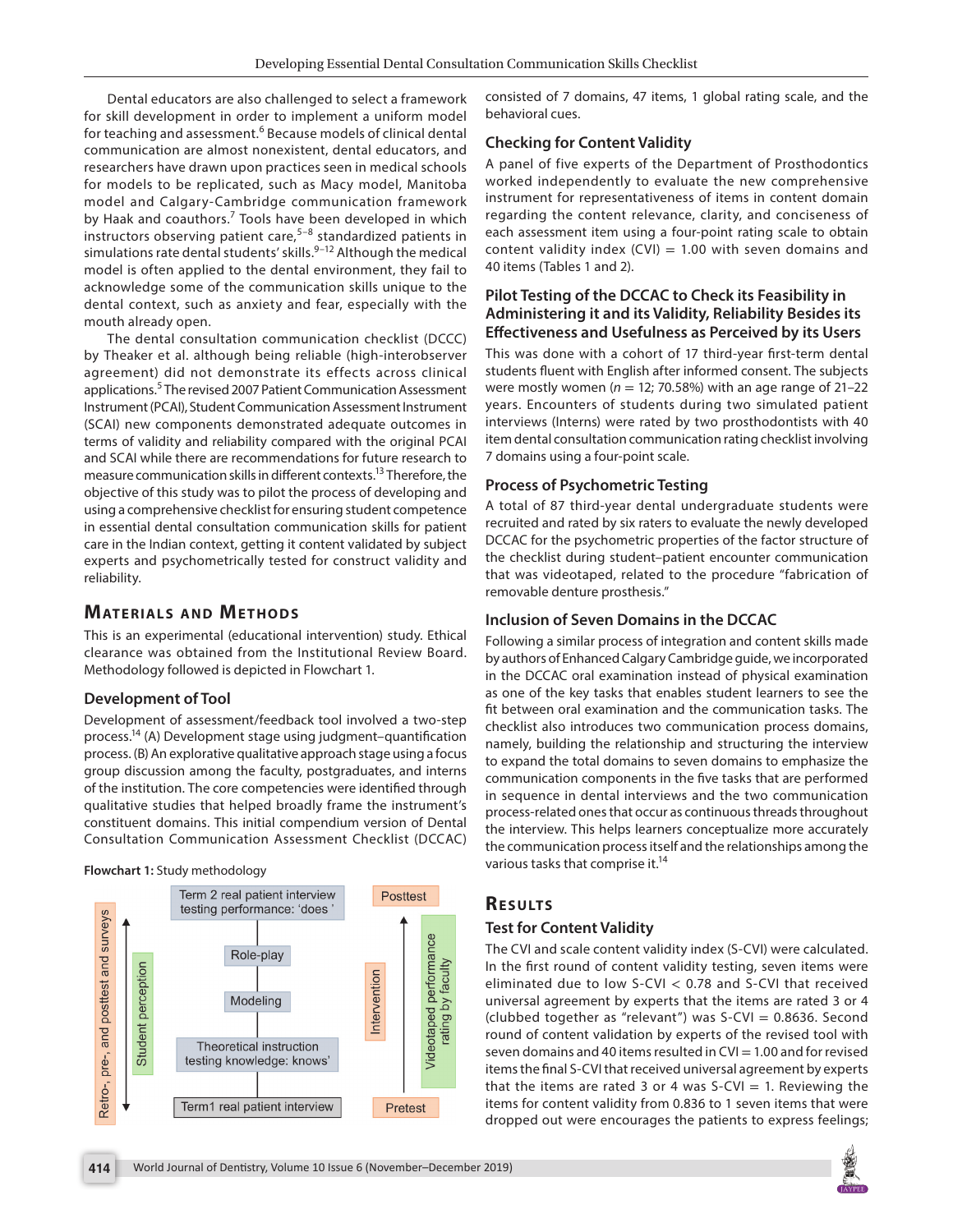**Table 1:** Output from content validation by subject experts: final 40 items in the checklist under the seven domains of Dental Consultation Communication Assessment Checklist (DCCAC)

|                 | Domain 1: initiating session                                                                                                                                                           |
|-----------------|----------------------------------------------------------------------------------------------------------------------------------------------------------------------------------------|
| Ο1              | Reads case notes/referral letter                                                                                                                                                       |
| O <sub>2</sub>  | Greets patient                                                                                                                                                                         |
| O <sub>3</sub>  | Attends to patient's physical comfort on the dental chair<br>(chair height, head rest and light), establishes eye contact<br>at the beginning and maintains it at reasonable intervals |
| Q4              | Introduces self and role and seats at the patient's height<br>or below on operating stool                                                                                              |
| Q5              | Invites patient to explain reason for visit                                                                                                                                            |
| Q6              | Listens attentively to opening statement, without<br>interrupting                                                                                                                      |
| Q7              | Identifies the patient's problems with open questions                                                                                                                                  |
| Q8              | Is sensitive to patient's needs                                                                                                                                                        |
|                 | Domain 2: gathering information                                                                                                                                                        |
| Q9              | Encourages patient to tell the details of the problem(s)<br>present in own words                                                                                                       |
| Q10             | Question style open to closed                                                                                                                                                          |
| Q11             | Listens attentively, not interrupting, allowing patient<br>sufficient time                                                                                                             |
| Q12             | Facilitates patient's responses verbally and nonverbally                                                                                                                               |
| O <sub>13</sub> | Picks up verbal and nonverbal cues (body language,<br>speech, facial expression)                                                                                                       |
| Q14             | Clarifies patient's statements that are unclear or need<br>amplification                                                                                                               |
| Q15             | Periodically summarizes/paraphrases to verify own<br>understanding of what the patient has said                                                                                        |
| O <sub>16</sub> | Explores patient's problem to discover biomedical<br>perspective                                                                                                                       |
| Q17             | Explores patient's problem to discover patient's<br>perspective                                                                                                                        |
| Q18             | Uses concise, easily understood questions, avoids/<br>adequately explains jargon                                                                                                       |
| Q19             | Actively determines and explores patient's ideas, concerns<br>regarding the problem, patient's expectations                                                                            |
|                 | Domain 3: oral examination                                                                                                                                                             |
| Q <sub>20</sub> | Provides clear instructions to patient/patient informed<br>what s/he is doing                                                                                                          |
|                 |                                                                                                                                                                                        |

attends to timing and interviewing on task; shares thinking with patient to encourage patient's involvement; demonstrates appropriate confidence; during the oral examination, explains process, asks permission; asks patients what other information would be helpful, e.g., etiology, prognosis; gives an explanation at appropriate times; and avoids giving advice, information, or reassurance prematurely.

#### **Tests for Reliability and Generalizability of Included Items**

Table 3 shows Krippendorff's alpha based on the SPSS Macro from Hayes and Krippendorff for inter-rater reliability and generalizability theory analysis using G String II Program from PERD, McMaster University for the G-coefficient was used to analyze the pilot study (*n* = 17) data. The results indicated that each item's inter-rater

|                  | Domain 3: oral examination                                                                                 |
|------------------|------------------------------------------------------------------------------------------------------------|
| Q21              | Ensures patient's dignity                                                                                  |
| Q22              | Explains rationale for questions or procedure of oral<br>examination                                       |
|                  | Domain 4: providing structure                                                                              |
| O <sub>2</sub> 3 | Summarizes intraoral findings and reflects back<br>patients' statements and uses signposting               |
| O <sub>24</sub>  | Gives background information while establishing dates<br>and sequence of past events                       |
| O <sub>25</sub>  | States importance of keeping up appointments                                                               |
|                  | Domain 5: building relationship                                                                            |
| Q26              | Demonstrates appropriate nonverbal behavior eye<br>contact                                                 |
| O27              | Demonstrates appropriate nonverbal behavior facial<br>expression                                           |
| Q28              | Demonstrates appropriate nonverbal behavior posture                                                        |
| Q29              | Demonstrates appropriate nonverbal behavior position<br>and movement                                       |
| Q30              | Demonstrates appropriate nonverbal behavior vocal cues,<br>e.g., rate, volume                              |
| Q <sub>31</sub>  | If reads/writes notes, does not allow that to interfere with<br>dialogue or rapport                        |
| Q32              | Accepts legitimacy of patient's views and feelings; is not<br>judgmental                                   |
| Q33              | Uses empathy to communicate understanding and ap-<br>preciation                                            |
| Q34              | Provides support; expresses concern, engages in shared<br>decision making                                  |
|                  | Domain 6: explanation and planning                                                                         |
| Q35              | Provides explanation/information, such as plan for<br>the day                                              |
| Q36              | Brief behavioral counselling towards oral hygiene/smok-<br>ing/oral habits                                 |
| Q37              | Provides explanation/information of costs and steps of<br>dental procedure and referrals                   |
| Q38              | Uses appropriate terminology                                                                               |
| Q39              | Includes patient in the discussion                                                                         |
|                  | Domain 7: closing session                                                                                  |
| O40              | Summarizes session briefly, clarifies plan of care and gives<br>clear instructions of closing consultation |

reliability (measured with Krippendorff's *α* for an individual occasion was 1.0, except for items 17 (0.83 on each occasion) and 18 (1.0 on one occasion, 0.68 on another). The generalizability theory analysis of checklist scores for 17 students by two raters on two occasions using fully crossed design yielded a G-coefficient of 0.718. Variance components revealed that about 7% of the variance was associated with the student whereas student  $\times$  item facet accounted for 20%, and occasion  $\times$  item facet for 9%; most variance was associated with item alone (32%), whereas occasion alone was (0%). The student  $\times$ rater  $\times$  item facet accounted for nearly 8% of variance, whereas the student  $\times$  rater  $\times$  occasion  $\times$  item accounted for nearly 16%. Other facets explained less than 5% variance. No revision on the items was required, based on the results of the pilot testing as items of the tool accounted for more variance and G-coefficient was found to be acceptable  $(>0.70)$ .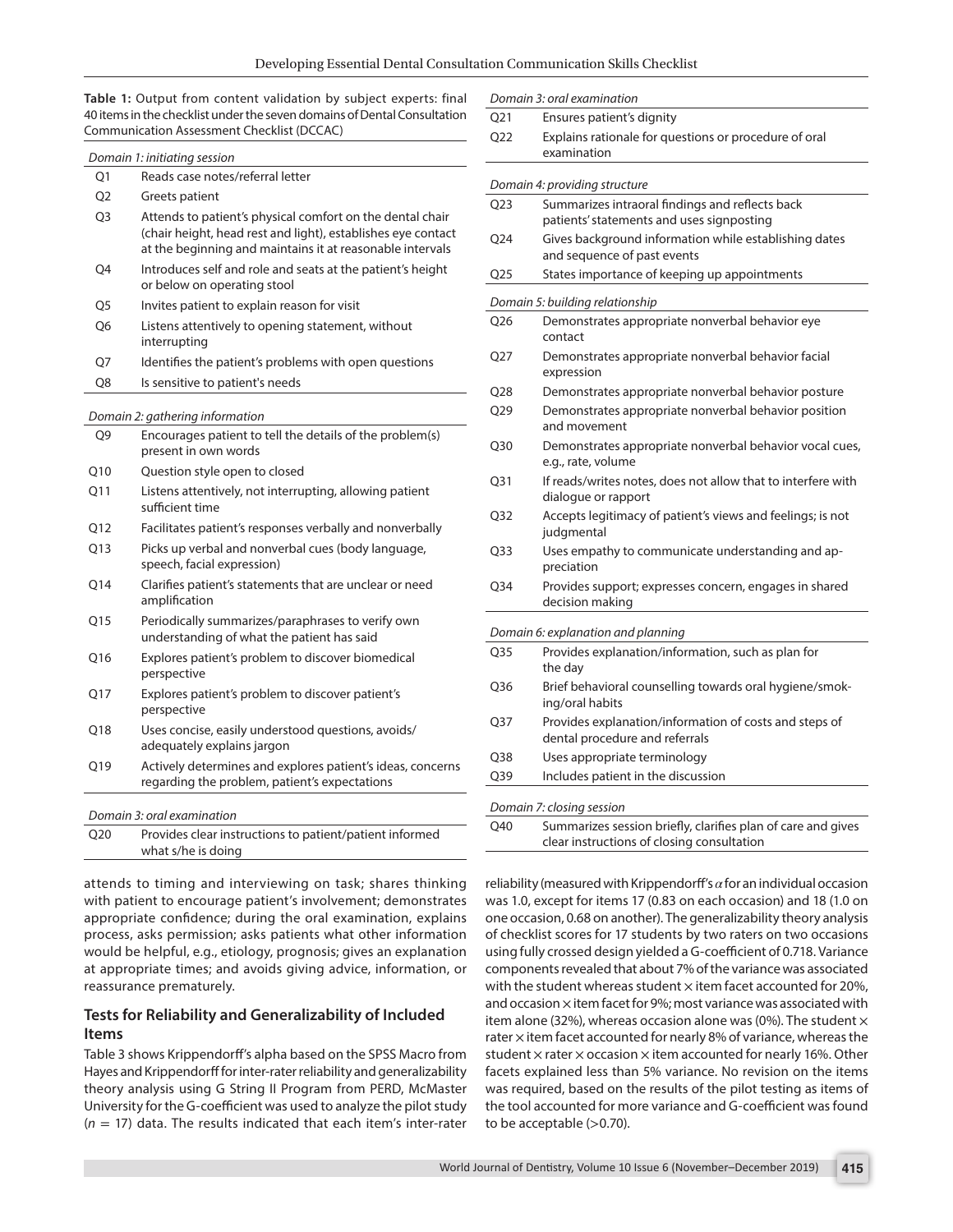| Measure                                                              | Clarity |        | Relevance Conciseness |  |  |  |  |
|----------------------------------------------------------------------|---------|--------|-----------------------|--|--|--|--|
| Item content validity index (I-CVI) and scale content validity index |         |        |                       |  |  |  |  |
| (S-CVI) for first round of evaluation with 47 items                  |         |        |                       |  |  |  |  |
| S-CVI/ave (average of I-CVI)                                         | 0.8955  | 0.9    | 0.9                   |  |  |  |  |
| S-CVI/UA (proportion of                                              | 0.8636  | 0.8636 | 0.8636                |  |  |  |  |
| items that received universal                                        |         |        |                       |  |  |  |  |
| agreement by experts that the                                        |         |        |                       |  |  |  |  |
| items are rated 3 or 4)                                              |         |        |                       |  |  |  |  |
| I-CVI and S-CVI revised tool with 40 items sent to the experts for a |         |        |                       |  |  |  |  |
| second round of evaluation                                           |         |        |                       |  |  |  |  |
| S-CVI/ave (average of I-CVI)                                         |         |        |                       |  |  |  |  |
| S-CVI/UA (proportion of                                              |         |        |                       |  |  |  |  |
| items that received universal                                        |         |        |                       |  |  |  |  |
| agreement by experts that the                                        |         |        |                       |  |  |  |  |
| items are rated 3 or 4)                                              |         |        |                       |  |  |  |  |

#### **Results from Psychometric Testing**

The dental undergraduate students were aged 21–22 years with 83% (*n* = 87) women. Demographic data (e.g., age, sex, and ethnicity) were also obtained. The process of item analysis for internal consistency. Seven domains of the DCCAC with items were analyzed using IBM SPSS version 20 software. Internal consistency was evaluated using Cronbach's alpha and item-tototal correlation followed by exploratory factor analysis. Principal component analysis based on Varimax rotation with Kaiser normalization (eigenvalue  $> 1$ ) and factor loading of 0.6 and more was used. Psychometric studies based on 522 ratings of 87 students by six raters indicated a very homogenous scoring. This is further supported by the coefficient of variation as the percent of variation in the total score hovered around 25% mark for all the raters. This shows the lack of discrimination among the students by the rater, which is also supported by low-variance components in the pilot test. Kruskal–Wallis test was used to compare the average (median) among the raters and its *p* value was found to be 0.995, which confirms that the median of the total score was equal among raters.

#### **Reliability of the Composite Tool**

According to the psychometric study of 522 ratings, the tool is found to be highly reliable as the internal consistency reliability (Cronbach's alpha) was 0.987. This means that around 98% of the variation in the tool is explained by the items included in the tool. The total score formed by adding all the 40-item scores (DCCAC scale score) are 55.83 with standard deviation (SD) of 14.133. This means that 95% of the students' score lies between 55.83  $\pm$  1.96  $\times$ 14.133. The standard error of measurement of 1.611 suggested that if the test is repeated 100 times, 95% of the times the DCCAC scale mean will lie within 55.83  $\pm$  1.96  $\times$  1.611. As the standard error is low, the test is highly reliable. Cronbach's alpha, mean, SD, and variance with the deletion of particular item from the scale under consideration is depicted in Table 3. The corrected itemtotal correlation is above 0.6 for all the items indicating very good correlations between the items used in the checklist.

#### **Factor Analysis of the Structure**

The scree plot (Fig. 1) obtained from an exploratory factor analysis (principal component analysis) suggests retaining three or four factors (components) as it bends first at these points. The exploratory factor analysis determined that the domains and

items created supported what constitutes an effective clinical communication and this strengthens the construct validity of items defining each communication domains. Table 4 depicts the extraction of variance from the principal component analysis. Based on Kaiser's criteria (eigenvalue > 1), the principal component analysis clearly suggested retaining four factors (components) as it explained around 96% of the total variance.

A rotated component matrix of the four components is shown in Table 5. Thirteen items loaded on component 1. These included items from five of the seven predefined domains: gathering information (DCCAC D2), providing structure (DCCAC D4), building relationships (DCCAC D5), explanation and planning (DCCAC D6), and closing session (DCCAC D7); 13 items loaded on component 2. These included items from three of the seven predefined domains suggesting that the new domains (Table 6) are multidimensional. Based on the above findings, it was concluded that the results support continuing with all items in the checklist.

## **Program Evaluation of Effectiveness of the Intervention Using the New Checklist**

This was measured using the Kirkpatrick model where level I (reaction) was for student's perception about the benefits of the intervention in both settings, i.e., observation of clinical encounters and simulated parts were positive. Student perception of benefit: students' rating of the observation component ( $n = 87$ ) were as follows the majority of students 84 (97%) perceived that the intern role-playing exercise helped them distinguish between less and more effective clinician–patient communication, 51 (59%) students felt assessing the clinician's role during the intern roleplaying exercise enhanced their understanding of how to use the communication checklists, while student role-playing exercise helped 62 (72%) to become comfortable with role-playing. 54 (62%) students felt that this exercise facilitated better interactions with patients. Student perception of benefit: students' rating of the simulation component ( $n = 87$ ) were as follows: the majority of students 79 (91%) perceived that the simulation exercise made them aware of their strengths and 84 (97%) of their weakness in communicating with patients respectively. Around 65 (75%) felt comfortable practicing communication skills in front of classmates and 82 (94%) perceived that this exercise improved their confidence in communicating with patients. Overall, 79 (90%) felt that the experience was worthwhile.

Kirkpatrick level II (results/learning) in this study shows that the program did improve the students' communication skills significantly (Table 7).

# **Dis c u s sio n**

There is a distinct need among dentists for advanced interpersonal communication skills to reduce patient fear and anxiety and the inability of the patient to speak for extended periods during treatment.<sup>15</sup> This study developed a validated and reliable checklist covering the content, process and perceptual skills required during dental consultation communication that can be used in future studies to look at the gap between knowledge and practice of dental undergraduate students.

The checklist developed in this study also includes both verbal and nonverbal communication skills and patient satisfaction/ ratings as part of the assessment as recommended for assessing communication competence in the literature.<sup>3,16,17</sup>

Use of a Likert scale incorporated within this new assessment instrument will improve its ability to provide formative feedback

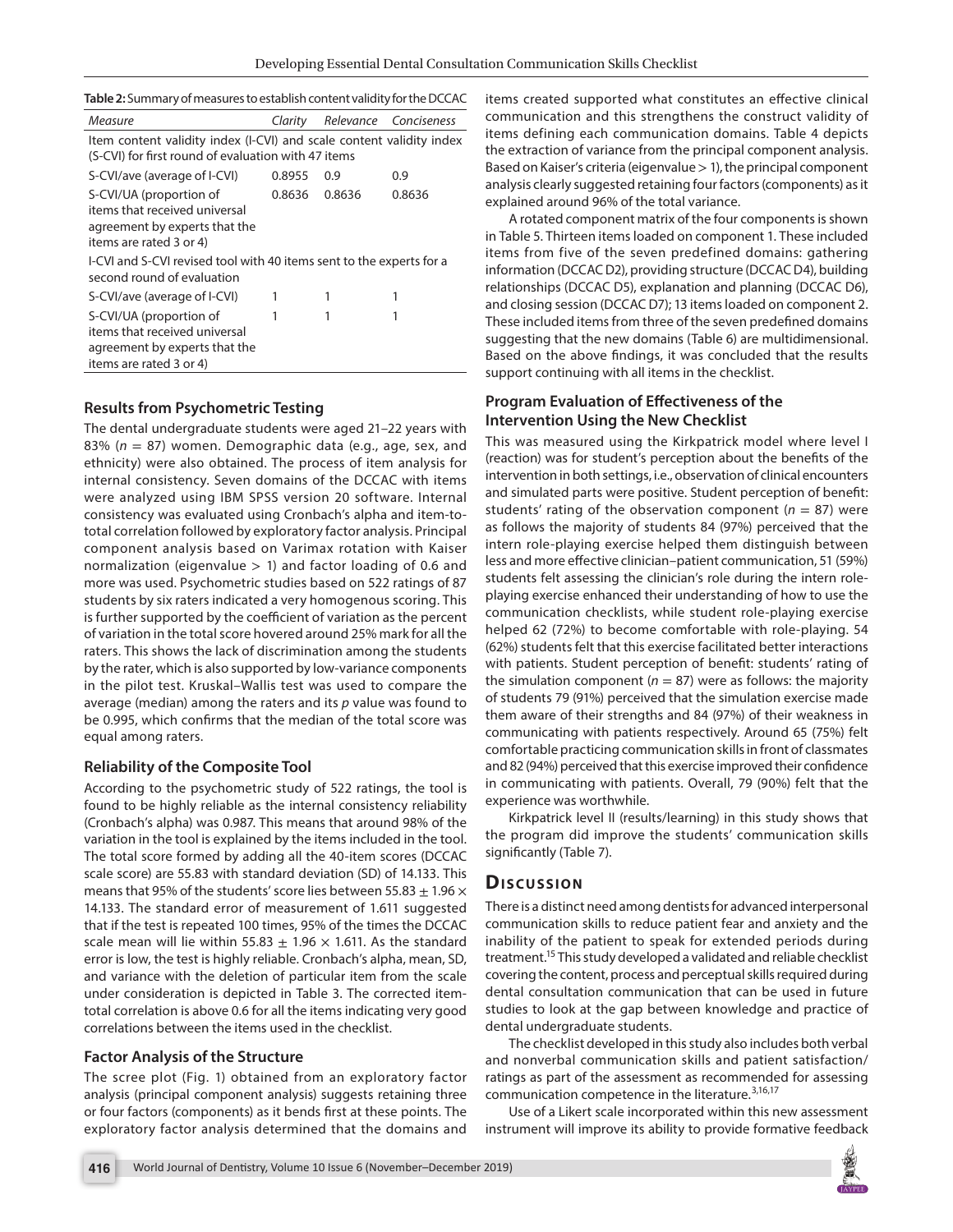**Table 3:** Validation of items on the DCCAC: corrected item mean, standard deviation (SD), variance. Item total correlation, and Cronbach's alpha (CA) if item deleted from the tool

|              |                                                                                                             |       |          |       | Corrected item    |       |
|--------------|-------------------------------------------------------------------------------------------------------------|-------|----------|-------|-------------------|-------|
|              |                                                                                                             | Mean  | Variance | SD    | total correlation | CA    |
| $\mathbf{1}$ | Read case notes/referral letter                                                                             | 23.43 | 39.041   | 6.248 | 0.936             | 0.975 |
| 2            | Greets patient and establishes eye contact at the beginning of the<br>consultation                          | 23.43 | 39.041   | 6.248 | 0.854             | 0.975 |
| 3            | Attends to patient physical comfort on the dental chair (chair height,<br>head rest and light)              | 23.43 | 39.041   | 6.248 | 0.817             | 0.975 |
| 4            | Introduces self and role and seats at the patient's height or below on<br>operating stool                   | 23.43 | 39.041   | 6.248 | 0.806             | 0.975 |
| 5            | Invites patient to explain reason for visit                                                                 | 23.43 | 39.041   | 6.248 | 0.830             | 0.975 |
| 6            | Listens attentively to opening statement, without interrupt                                                 | 23.43 | 39.041   | 6.248 | 0.777             | 0.975 |
| 7            | Identifies the patient's problems with open questions                                                       | 23.43 | 39.041   | 6.248 | 0.777             | 0.975 |
| 8            | Is sensitive to patients needs                                                                              | 23.43 | 39.041   | 6.248 | 0.777             | 0.975 |
| 9            | Encourages patient to tell the details of the problem(s) present in own<br>wordings                         | 23.43 | 39.041   | 6.248 | 0.796             | 0.975 |
| 10           | Question style open to closed                                                                               | 23.43 | 39.041   | 6.248 | 0.798             | 0.975 |
| 11           | Listens attentively, not interrupting, allowing patient time                                                | 23.43 | 39.041   | 6.248 | 0.798             | 0.975 |
| 12           | Facilitates patient's responses verbally and nonverbally                                                    | 21.33 | 18.944   | 4.352 | 0.904             | 1.000 |
| 13           | Picks up verbal and nonverbal cues (body language, speech, facial<br>expression)                            | 21.33 | 18.944   | 4.352 | 0.904             | 1.000 |
| 14           | Clarifies patient's statements that are unclear or need amplification                                       | 21.33 | 18.944   | 4.352 | 0.904             | 1.000 |
| 15           | Periodically summarizes to verify own understanding of what the patient<br>has said                         | 21.33 | 18.944   | 4.352 | 0.904             | 1.000 |
| 16           | Explores patient's problem to discover biomedical perspective                                               | 21.33 | 18.944   | 4.352 | 0.904             | 1.000 |
| 17           | Explores patient's problem to discover patient's perspective                                                | 9.15  | 16.364   | 4.045 | 0.901             | 0.996 |
| 18           | Background information while establishing dates and sequence of past<br>events                              | 21.33 | 18.944   | 4.352 | 0.901             | 1.000 |
| 19           | Uses concise, easily understood questions, avoids/adequately explains<br>jargon                             | 9.15  | 16.364   | 4.045 | 0.901             | 0.996 |
| 20           | Actively determines and explores patient's ideas, concerns regarding the<br>problem, patient's expectations | 9.15  | 16.364   | 4.045 | 0.901             | 0.996 |
| 21           | Provides clear instructions to patient/patient informed what he is doing                                    | 23.43 | 39.041   | 6.248 | 0.701             | 0.975 |
| 22           | Ensures patient dignity                                                                                     | 23.43 | 39.041   | 6.248 | 0.817             | 0.975 |
| 23           | Explains rationale for questions or procedure of oral examination                                           | 9.15  | 16.364   | 4.045 | 0.901             | 0.996 |
| 24           | Summarises intraoral findings and reflects back patients' statements and<br>uses signposting                | 9.15  | 16.364   | 4.045 | 0.779             | 0.996 |
| 25           | Demonstrates appropriate nonverbal behavior facial expression                                               | 9.15  | 16.364   | 4.045 | 0.901             | 0.996 |
| 26           | Demonstrates appropriate nonverbal behavior posture                                                         | 9.15  | 16.364   | 4.045 | 0.901             | 0.996 |
| 27           | Demonstrates appropriate nonverbal behavior position and movement                                           | 9.15  | 16.364   | 4.045 | 0.901             | 0.996 |
| 28           | Demonstrates appropriate nonverbal behavior vocal cues, e.g., rate,<br>volume                               | 9.15  | 16.364   | 4.045 | 0.901             | 0.996 |
| 29           | If reads, writes notes, does not interfere with dialogue or rapport                                         | 9.15  | 16.364   | 4.045 | 0.901             | 0.996 |
| 30           | Accepts legitimacy of patient's views and feelings; is not judgmental                                       | 1.91  | 2.083    | 1.443 | 0.611             | 1.000 |
| 31           | Uses empathy to communicate understanding and appreciation                                                  | 21.33 | 18.944   | 4.352 | 0.904             | 1.000 |
| 32           | Provides support; expresses concern; offers mutual participation                                            | 1.91  | 2.083    | 1.443 | 0.611             | 1.000 |
| 33           | Provides explanation/information such as plan for the day                                                   | 1.91  | 2.083    | 1.443 | 0.611             | 1.000 |
| 34           | Brief behavioral counselling towards oral hygiene/smoking/oral habits                                       | 21.33 | 18.944   | 4.352 | 0.904             | 1.000 |
| 35           | Provides explanation/information of costs and steps of dental procedure<br>and referrals                    | 21.33 | 18.944   | 4.352 | 0.904             | 1.000 |
| 36           | Importance of keeping up appointments                                                                       | 21.33 | 18.944   | 4.352 | 0.904             | 1.000 |
| 37           | Uses appropriate terminology                                                                                | 21.33 | 18.944   | 4.352 | 0.904             | 1.000 |
| 38           | Includes patient in the discussion                                                                          | 9.15  | 16.364   | 4.045 | 0.901             | 0.996 |
| 39           | Summarises session briefly, clarifies plan of care and gives clear<br>instructions of closing consultation  | 21.33 | 18.944   | 4.352 | 0.904             | 1.000 |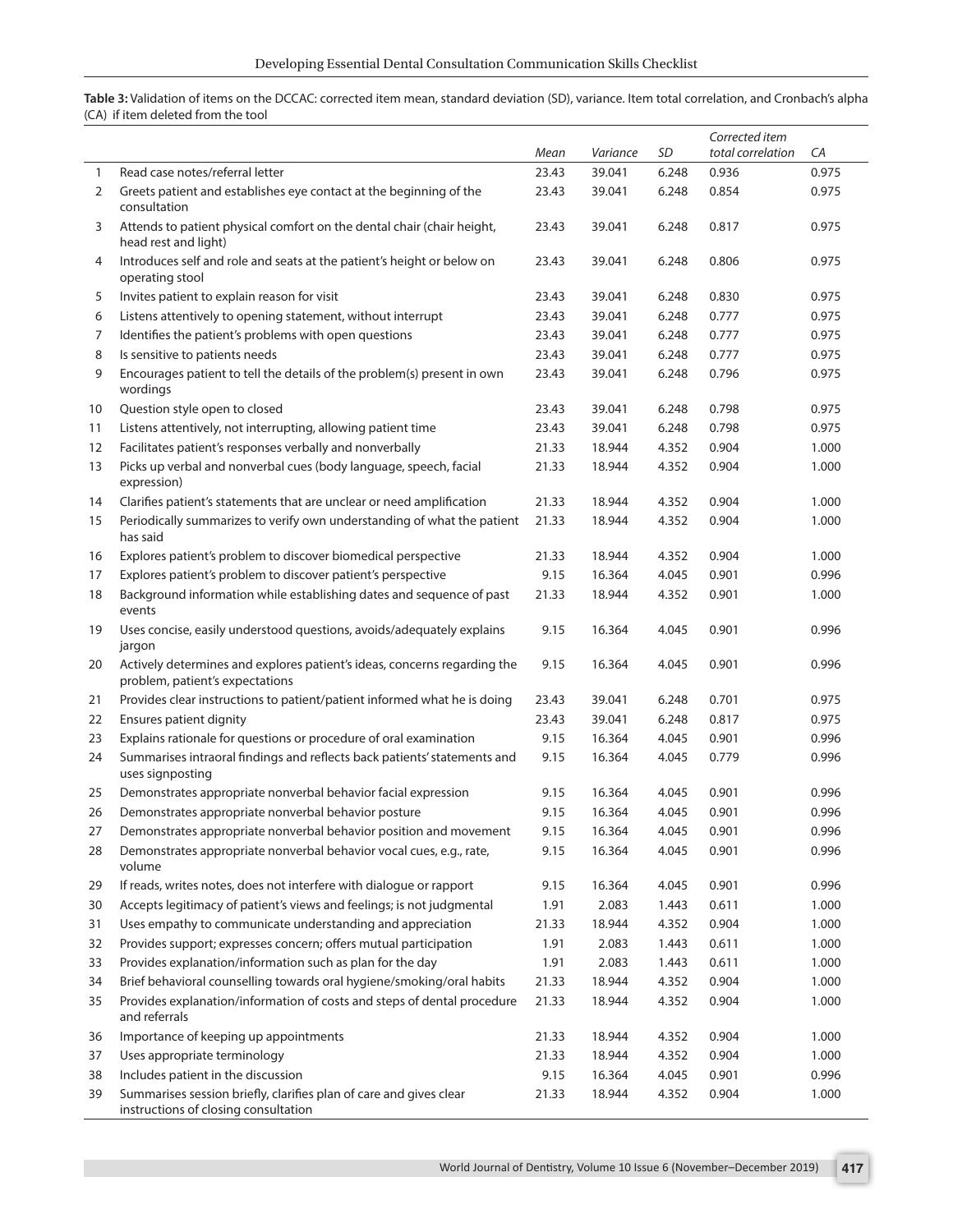

**Fig. 1:** Scree plot obtained from principal component analysis

**Table 4:** Total variance explained using principal component analysis on the components

| Initial eigenvalues |       | Extraction sums of squared loadings |              |       | Rotation sums of squared loadings |              |       |               |              |
|---------------------|-------|-------------------------------------|--------------|-------|-----------------------------------|--------------|-------|---------------|--------------|
| Component           | Total | $%$ of<br>variance                  | Cumulative % | Total | % of variance                     | Cumulative % | Total | % of variance | Cumulative % |
|                     | 29.76 | 74.40                               | 74.40        | 29.76 | 74.40                             | 74.40        | 14.32 | 35.81         | 35.81        |
| 2                   | 5.07  | 12.69                               | 87.09        | 5.07  | 12.69                             | 87.09        | 11.87 | 29.68         | 65.49        |
| 3                   | 2.05  | 5.12                                | 92.20        | 2.05  | 5.12                              | 92.20        | 8.72  | 21.79         | 87.29        |
| $\overline{4}$      | l.47  | 3.68                                | 95.88        | 1.47  | 3.68                              | 95.88        | 3.44  | 8.59          | 95.88        |
| 5                   | 0.63  | 1.59                                | 97.47        |       |                                   |              |       |               |              |
| 6                   | 0.39  | 0.98                                | 98.45        |       |                                   |              |       |               |              |
| 39                  | 0.00  | 0.00                                | 100.00       |       |                                   |              |       |               |              |
| 40                  | 0.00  | 0.00                                | 100.00       |       |                                   |              |       |               |              |

and "fine-tune" skills.<sup>5</sup> Although dichotomous "checklist" assessments have been shown to provide a clearer behavioral definitions and increased reliability for less experienced assessors in medical applications, the benefit from its use at the formative stage is accepted.<sup>18</sup>

Student assessment of clinical communication skills plays a key role in developing students' ability to be patient-centered and so targeted student–patient encounters with feedback on performance in authentic dental treatment settings improves the quality of communication.<sup>19</sup> Calgary Cambridge guide that has the advantage of validated accessible summary of skills and the foundation for programs at all levels was considered in this study. Content skills allow us to gather the information contained in the traditional medical history, such as chief complaint, history of present illness, and so on. Process skills relate to the way the information is gathered or given, the way the relationship is built and includes other things such as the structure, pace and flow of the interview. Perceptual skills are the underlying thoughts, feelings, and attitudes, which influence communication.<sup>20</sup> Enhanced Calgary-Cambridge guide combines the "old" content of the biomedical history with the "new" content of the patient's perspective, of the medical interview, and includes a place for examination.14 This study has emphasized the essential components and modified the 71 items of the Calgary-Cambridge guide to 40 to suit a dental consultation interview.

Content validity is an essential step in the development of new empirical measuring instrument because it represents a basic mechanism for linking abstract concepts with observable and measurable behavioral indicators/markers.13 During the second (judgment/quantification) stage of development of the new instrument when a selected panel of content experts evaluate the instrument and rate item relevance to the domain of content, Lynn et al. recommended use of six or more judges and that the CVI should be no lower than 0.78 for an item to be judged acceptable. In our study, CVI calculated for each item under the seven domains and for the overall instrument resulted in CVI of 1.00, which indicates good agreement between the raters.<sup>21</sup>

Videotaping of a clinical encounter is an important teaching tool from which learners identify areas to improve. It is very useful in recognizing their actual behavior during interactions with patients as it is not possible to be fully aware of all that one is doing during an interview, particularly for nonverbal cues.<sup>22</sup> In this study, the student–patient interview that was videotaped after obtaining consent from both the patient and student was used in the development of construct validity of the instrument for capturing the communication dynamics.

When the factor analysis of the structure of this instrument was tested using the principal components analysis (Table 6), only four components were retained. The new component titles were revised to better reflect each components that were as initial sharing of

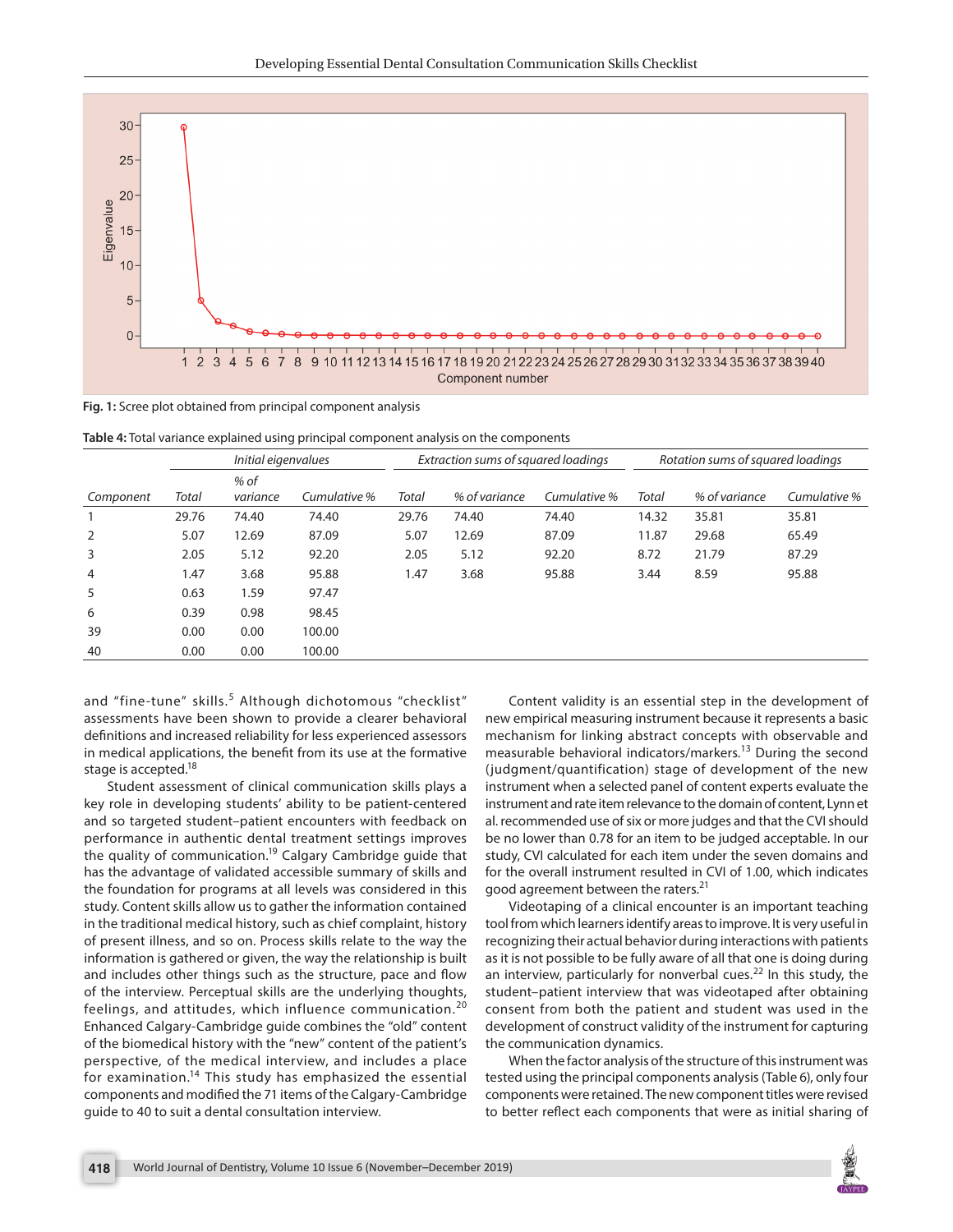#### **Table 5:** Rotated component matrix of four factors for DCCAC (factor loadings >0.60 retained)

|                 |                                                                                                               | Component |       |       |                |
|-----------------|---------------------------------------------------------------------------------------------------------------|-----------|-------|-------|----------------|
|                 |                                                                                                               | 1         | 2     | 3     | $\overline{4}$ |
|                 | Factor 1 caring and sharing of information                                                                    |           |       |       |                |
| Q12             | Facilitates patient's responses verbally and nonverbally                                                      | 0.867     |       |       |                |
| Q13             | Picks up verbal and nonverbal cues (body language, speech, facial expression                                  | 0.867     |       |       |                |
| Q14             | Clarifies patient's statements that are unclear or need amplification                                         | 0.867     |       |       |                |
| Q15             | Periodically summarises to verify own understanding of what the patient has said                              | 0.867     |       |       |                |
| Q16             | Explores patient's problem to discover biomedical perspective                                                 | 0.867     |       |       |                |
| Q18             | Background information while establishing dates and sequence of past events                                   | 0.867     |       |       |                |
| Q <sub>25</sub> | Demonstrates appropriate nonverbal behavior-eye contact                                                       | 0.867     |       |       |                |
| Q26             | Uses empathy to communicate understanding and appreciation                                                    | 0.867     |       |       |                |
| Q <sub>35</sub> | Brief behavioural counselling towards oral hygiene/smoking/oral habits                                        | 0.867     |       |       |                |
| Q36             | Provides explanation/information of costs and steps of dental procedure and referrals                         | 0.867     |       |       |                |
| Q37             | Importance of keeping up appointments                                                                         | 0.867     |       |       |                |
| Q38             | Uses appropriate terminology                                                                                  | 0.867     |       |       |                |
| Q40             | Summarises session briefly, clarifies plan of care and gives clear instructions of closing<br>consultation    | 0.867     |       |       |                |
|                 | Factor 2 interpersonal interaction and decision making                                                        |           |       |       |                |
| Q1              | Read case notes/referral letter                                                                               |           | 0.933 |       |                |
| Q <sub>2</sub>  | Greets patient and establishes eye contact at the beginning of the consultation                               |           | 0.933 |       |                |
| Q <sub>3</sub>  | Attends to patient physical comfort on the dental chair (chair height, head rest and light)                   |           | 0.933 |       |                |
| Q4              | Introduces self and role and seats at the patient's height or below on operating stool                        |           | 0.921 |       |                |
| Q5              | Invites patient to explain reason for visit                                                                   |           | 0.921 |       |                |
| Q6              | Listens attentively to opening statement, without interrupting                                                |           | 0.913 |       |                |
| Q7              | Identifies the patient's problems with open questions                                                         |           | 0.858 |       |                |
| Q8              | Is sensitive to patients needs                                                                                |           | 0.841 |       |                |
| Q9              | Encourages patient to tell the details of the problem(s) present in own words                                 |           | 0.841 |       |                |
| Q10             | Question style open to closed                                                                                 |           | 0.839 |       |                |
| Q11             | Listens attentively, not interrupting, allowing patient time                                                  |           | 0.770 |       |                |
| Q21             | Provides clear instructions to patient/patient informed what he is doing                                      |           | 0.754 |       |                |
| Q <sub>22</sub> | Ensures patient dignity                                                                                       |           | 0.605 |       |                |
|                 | Factor 3 building professional relationship                                                                   |           |       |       |                |
| Q17             | Explores patient's problem to discover patient's perspective                                                  |           |       | 0.755 |                |
| Q19             | Uses concise, easily understood questions, avoids/adequately explains jargon                                  |           |       | 0.755 |                |
| Q20             | Actively determines and explores patient's ideas, concerns regarding the problem, pa-<br>tient's expectations |           |       | 0.755 |                |
| Q <sub>23</sub> | Explains rationale for questions or procedure of oral examination                                             |           |       | 0.755 |                |
| Q <sub>24</sub> | Summarises introral findings and reflects back patients' statements and uses signposting                      |           |       | 0.755 |                |
| Q26             | Demonstrates appropriate nonverbal behavior facial expression                                                 |           |       | 0.755 |                |
| Q27             | Demonstrates appropriate nonverbal behavior posture                                                           |           |       | 0.755 |                |
| Q <sub>28</sub> | Demonstrates appropriate nonverbal behavior position and movement                                             |           |       | 0.755 |                |
| Q29             | Demonstrates appropriate nonverbal behavior vocal cues, e.g., rate, volume                                    |           |       | 0.755 |                |
| Q <sub>30</sub> | If reads, writes notes, does not interfere with dialogue or rapport                                           |           |       | 0.755 |                |
| Q <sub>39</sub> | Includes patient in the discussion                                                                            |           |       | 0.667 |                |
|                 | Factor 4 planning                                                                                             |           |       |       |                |
| Q <sub>31</sub> | Accepts legitimacy of patient's views and feelings; is not judgmental                                         |           |       |       | 0.912          |
| Q <sub>33</sub> | Provides support; expresses concern; offers mutual participation                                              |           |       |       | 0.912          |
| Q34             | Provides explanation/information such as plan for the day                                                     |           |       |       | 0.912          |

information, interpersonal communication and decision making, building professional relationship and planning.

Given that patients make up half of the dentist–patient relationship, patient perspectives are of considerable worth in

designing communication assessment tools.<sup>2</sup> A further major flaw identified in assessment tools prior to 2010 is that they failed to acknowledge the patient's perspectives as part of the evaluation or even as a part of the validation of the tools used.<sup>16</sup> In our study,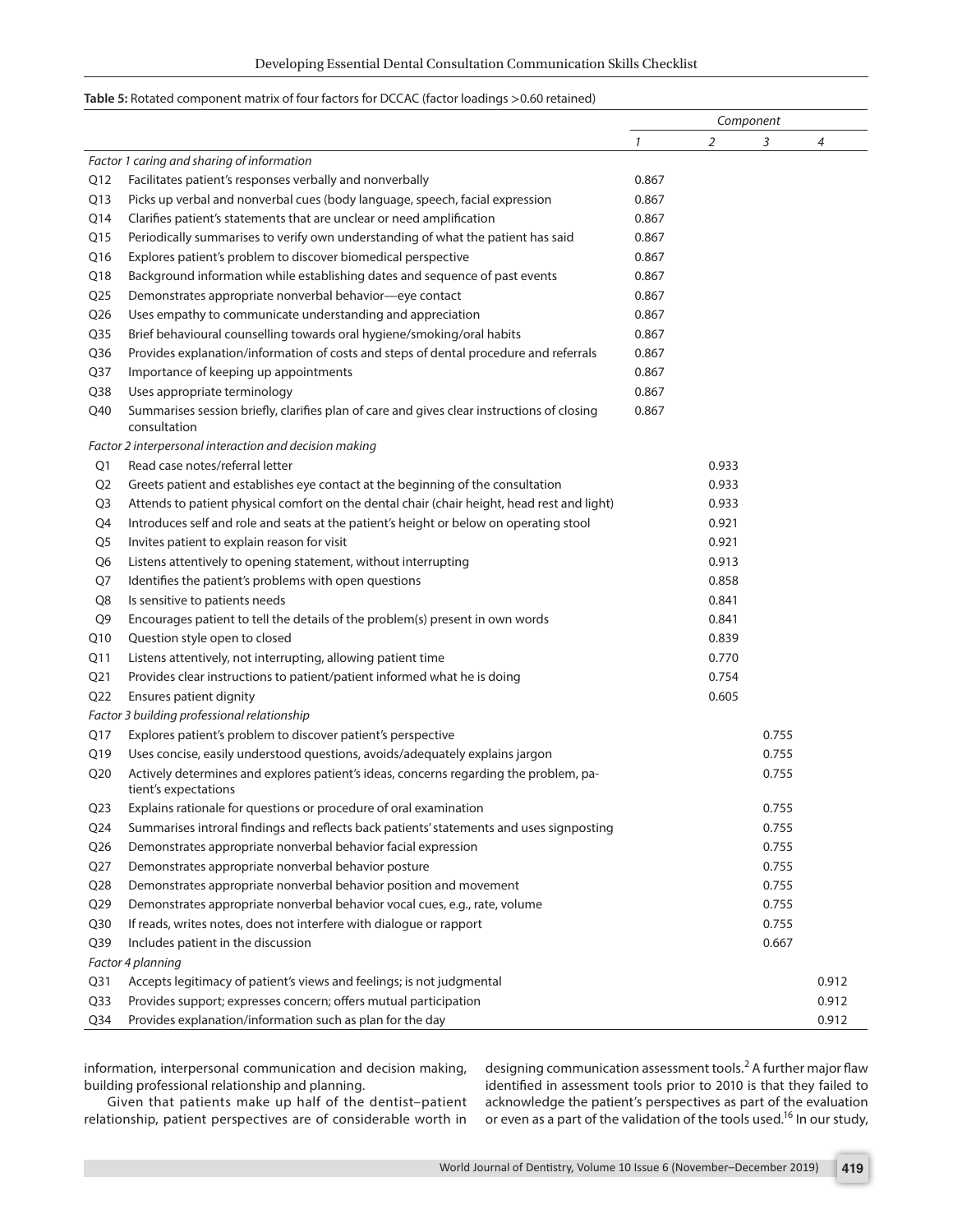|                | Initial domain title        | CA                                    | Number of items | New domain title |                                                       | CA    | Number of items |
|----------------|-----------------------------|---------------------------------------|-----------------|------------------|-------------------------------------------------------|-------|-----------------|
|                | Initiating session          | 0.959                                 | 8               |                  | Initial sharing of<br>information                     | 0.975 | 13              |
| 2              | Gathering<br>information    | 0.954                                 | 11              | 2                | Interpersonal<br>communication and<br>decision making | 1.000 | 13              |
| 3              | Oral examination            | 0.829                                 | 3               | 3                | <b>Building professional</b><br>relationship          | 0.996 | 11              |
| $\overline{4}$ | Providing<br>structure      | 0.980                                 | 3               | 4                | Planning                                              | 1.000 | 3               |
| 5              | Building<br>relationship    | 0.884                                 | 9               |                  |                                                       |       |                 |
| 6              | Explanation and<br>planning | 0.947                                 | 5               |                  |                                                       |       |                 |
| 7              | Closing session             | Cronbach's alpha<br>can't be obtained |                 |                  |                                                       |       |                 |
| Total          |                             |                                       | 40              |                  |                                                       |       | 40              |

| Table 6: Cronbach's alpha (CA) for the original domains and new domains derived by factor analysis |  |  |
|----------------------------------------------------------------------------------------------------|--|--|
|----------------------------------------------------------------------------------------------------|--|--|

Table 7: Effectiveness of the intervention (Kirkpatrick level II—students' self-rating of their learning): comparison of students rating of their own communication skills before and after the training program (*n* = 87)

| Questionnaire items |                                                                             | Before mean (SD) | After mean (SD) | t value  | Cohen's d |
|---------------------|-----------------------------------------------------------------------------|------------------|-----------------|----------|-----------|
| O <sub>1</sub>      | Provides structure to discussions with patients                             | 3.51(0.716)      | 4.02(0.625)     | $-5.43*$ | 0.75      |
| Q <sub>2</sub>      | Helps build rapport with patients                                           | 3.21 (0.739)     | 3.89 (0.721)    | $-3.08*$ | 0.93      |
| Q <sub>3</sub>      | Helps recognize patients' verbal cues                                       | 3.48 (0.720)     | 3.98 (0.681)    | $-4.70*$ | 0.71      |
| Q4                  | Helps recognize patients' nonverbal cues                                    | 3.26(0.801)      | 4.02 (0.797)    | $-4.85*$ | 0.95      |
| Q5                  | Helps decrease patient anxiety                                              | 3.12 (0.989)     | 4.00(0.830)     | $-4.43*$ | 0.96      |
| Q <sub>6</sub>      | Increases accuracy of history taking                                        | 3.23(0.751)      | 3.53(0.753)     | $-3.97*$ | 0.40      |
| Q7                  | Listens attentively, not interrupting, allowing patient time                | 3.43 (0.721)     | 3.85 (0.795)    | $-4.10*$ | 0.55      |
| Q8                  | Provides appropriate type and amount of information to pa-<br>tients        | 3.49 (0.738)     | 4.10 (0.678)    | $-5.50*$ | 0.86      |
| Q9                  | Helps explore patients' perspectives relative to treatment prefer-<br>ences | 3.39 (0.991)     | 4.18 (0.797)    | $-4.85*$ | 0.87      |
| Q10                 | Helps negotiate a mutually acceptable treatment plan                        | 3.65 (0.726)     | 4.12 (0.785)    | $-4.64*$ | 0.62      |
| Q11                 | Helps relate to patients' concerns and desires                              | 3.57(0.716)      | 4.10 (0.740)    | $-4.75*$ | 0.72      |
| Q12                 | Helps motivate patients                                                     | 3.08 (0.984)     | 3.99 (0.874)    | $-4.63*$ | 0.97      |
| Q13                 | Helps manage patients' concerns regarding undesirable out-<br>come          | 3.19(0.880)      | 3.75 (0.791)    | $-4.32*$ | 0.70      |

 $*p$  < 0.001 each item rated (1 = very low, 5 = very high)

patient's perspective was captured by obtaining their feedback on student performance through a questionnaire using a three-point Likert scale.

#### **Limitations and Recommendations for Future Research**

As instrument development is an iterative process, further studies should be conducted on a larger cohort in other dental disciplines and for intraoral examination. Besides using DCCAC for selfassessment and peer-assessment, preceptors could use DCCAC to evaluate students' clinical competency. Thus, future studies could explore the inter-rater reliability of the DCCAC when used by preceptors to examine the relationship between perceived and actual competence, which would further strengthen the convergent validity of the DCCAC. In addition, patients can be involved to obtain

their feedback on extent of their experience being patient-centered to further validate the construct of the DCCAC.

# **CONCLUSION**

In order to facilitate the integration of communication skills training components into undergraduate dental curriculum and initiate institutional changes, overcoming dentist-centric culture is an important component. The product that has emerged from the development and psychometric testing of DCCAC for undergraduate dental students has the potential to be used as a valid tool to assess the dental undergraduate students during a patient interview and provide specific and formative feedback to enhance the comprehensive clinical learning experience. A detailed description of the process is also expected to help and encourage